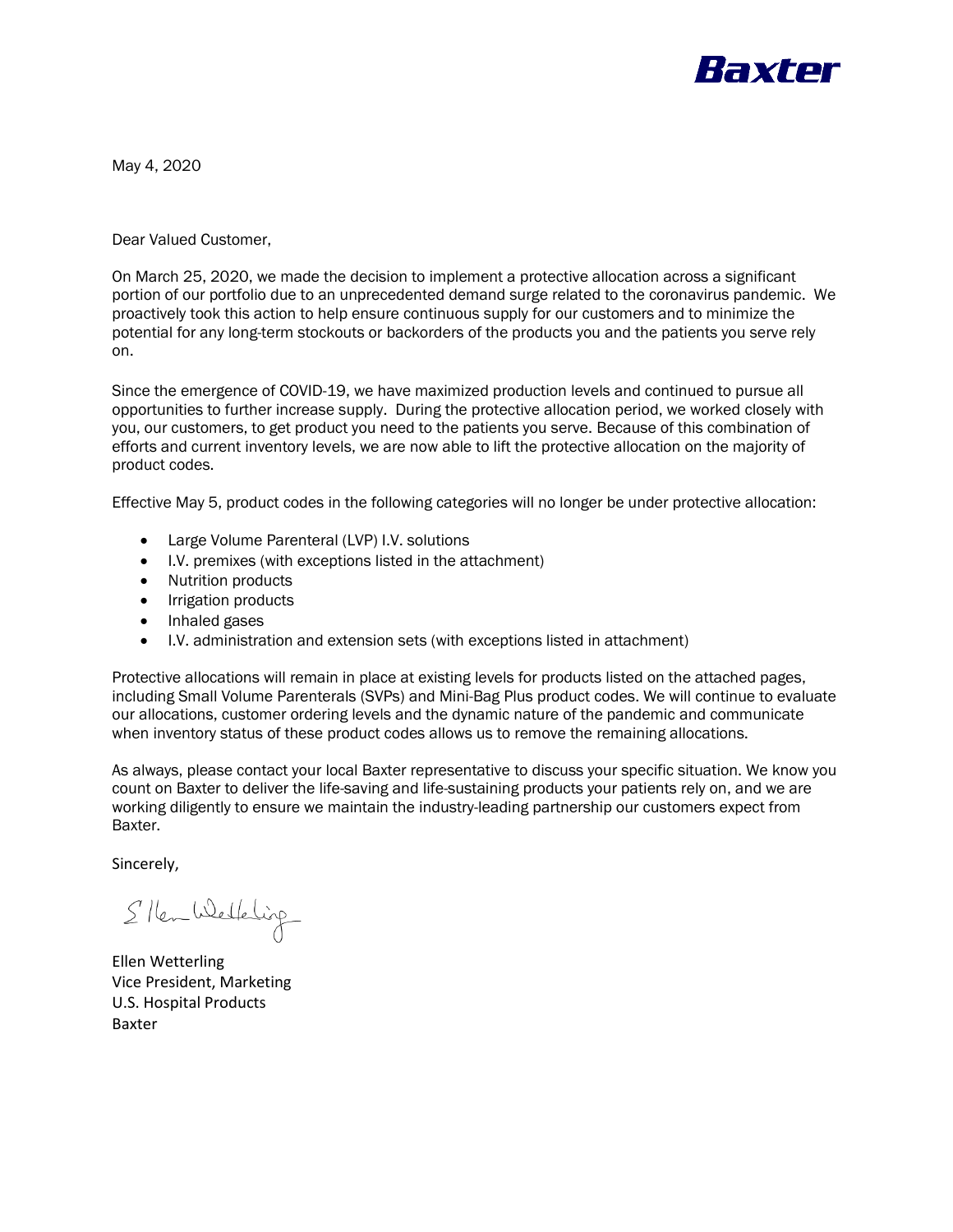

The following product codes remain on protective allocation at the listed percentages across Baxter's U.S. Hospital Product categories.

# FROZEN PREMIX

| <b>CODE</b> | <b>Product Description</b>                                                             | <b>NDC</b> | <b>ALLOCATION %</b> |
|-------------|----------------------------------------------------------------------------------------|------------|---------------------|
| 2G3508      | Cefazolin Injection, USP, 2 gram/100 mL in GALAXY Plastic<br>Container. Frozen Premix. | 0338350841 | 100%                |
| 2G3579      | Cefepime Injection 2 gram/100 mL in GALAXY Plastic Container.<br>Frozen Premix.        | 0338130148 | 100%                |

## LIQUID PREMIX

| <b>CODE</b> | <b>Product Description</b>                                                                                          | <b>NDC</b>  | <b>ALLOCATION %</b> |
|-------------|---------------------------------------------------------------------------------------------------------------------|-------------|---------------------|
| 2G3456      | Clindamycin in 0.9% Sodium Chloride Injection, 600mg/50mL in<br>GALAXY Plastic Container. Liquid Premix.            | 0338954950  | 110%                |
| 2G3457      | Clindamycin in 0.9% Sodium Chloride Injection, 900mg/50mL in<br>GALAXY Plastic Container. Liquid Premix.            | 0338955350  | 110%                |
| 2G3455      | Clindamycin in 0.9% Sodium Chloride Injection, 300mg/50mL in<br><b>GALAXY Plastic Container. Liquid Premix.</b>     | 0338954550  | 110%                |
| 2G3453      | Clindamycin in 5% Dextrose Injection, 600mg/50mL in GALAXY<br>Plastic Container. Liquid Premix                      | 0338361250  | 110%                |
| 2G3454      | Clindamycin in 5% Dextrose Injection, 900mg/50mL in GALAXY<br>Plastic Container. Liquid Premix.                     | 0338381450  | 110%                |
| 2G3452      | Clindamycin in 5% Dextrose Injection, 300mg /50mL in GALAXY<br>Plastic Container. Liquid Premix.                    | 0338341050  | 110%                |
| 2G3458      | Clindamycin in 5% Dextrose Injection, 600mg/50mL in GALAXY<br>Plastic Container. Premier ProRx. Liquid Premix       | 0338361624  | 110%                |
| 2G3459      | Clindamycin in 5% Dextrose Injection, 900mg/50mL in GALAXY<br>Plastic Container. Premier ProRx. Liquid Premix.      | 0338411424  | 110%                |
| 2G3492      | DEXMEDETOMIDINE SALINE INJ 200MCG IN 50ML - VIZIENT                                                                 | 43066055524 | 110%                |
| 2G3493      | DEXMEDETOMIDINE SALINE INJ 400MCG IN 100ML - VIZIENT                                                                | 43066055712 | 110%                |
| 2G3496      | Dexmedetomidine Hydrochloride 4 mcg/mL in 0.9% Sodium<br>Chloride injection (200 mcg/50 mL). Liquid Premix.         | 0338955524  | 110%                |
| 2G3497      | Dexmedetomidine Hydrochloride 4 mcg/mL in 0.9% Sodium<br>Chloride injection (400 mcg/100 mL). Liquid Premix.        | 0338955712  | 110%                |
| 2B0793      | DOBUTamine Hydrochloride in 5% Dextrose Injection,<br>1000mg/250 mL in VIAFLEX Plastic Container. Liquid Premix.    | 0338107702  | 110%                |
| 2B0791      | DOBUTamine Hydrochloride in 5% Dextrose Injection, 250 mg/mL<br>in VIAFLEX Plastic Container. Liquid Premix.        | 0338107302  | 110%                |
| 2B0792      | DOButamine Hydrochloride in 5% Dextrose Injection, 500 mg/250<br>mL in VIAFLEX Plastic Container. Liquid Premix.    | 0338107502  | 110%                |
| 2B0832      | DOPamine Hydrochloride in 5% Dextrose Injection, 800 mcg/mL<br>in 250 mL VIAFLEX Plastic Container. Liquid Premix.  | 0338100502  | 110%                |
| 2B0842      | DOPamine Hydrochloride in 5% Dextrose Injection, 1600 mcg/mL<br>in 250 mL VIAFLEX Plastic Container. Liquid Premix. | 0338100702  | 110%                |
| 2B0843      | DOPamine Hydrochloride in 5% Dextrose Injection, 1600 mcg/mL<br>in 500 mL VIAFLEX Plastic Container. Liquid Premix. | 0338100703  | 110%                |
| 2B0846      | DOPamine Hydrochloride in 5% Dextrose Injection, 3200 mcg/mL<br>in 250 mL VIAFLEX Plastic Container. Liquid Premix. | 0338100902  | 110%                |
| 2B0833      | DOPamine Hydrochloride in 5% Dextrose Injection, 800 mcg/mL<br>in 500 mL VIAFLEX Plastic Container. Liquid Premix.  | 0338100503  | 110%                |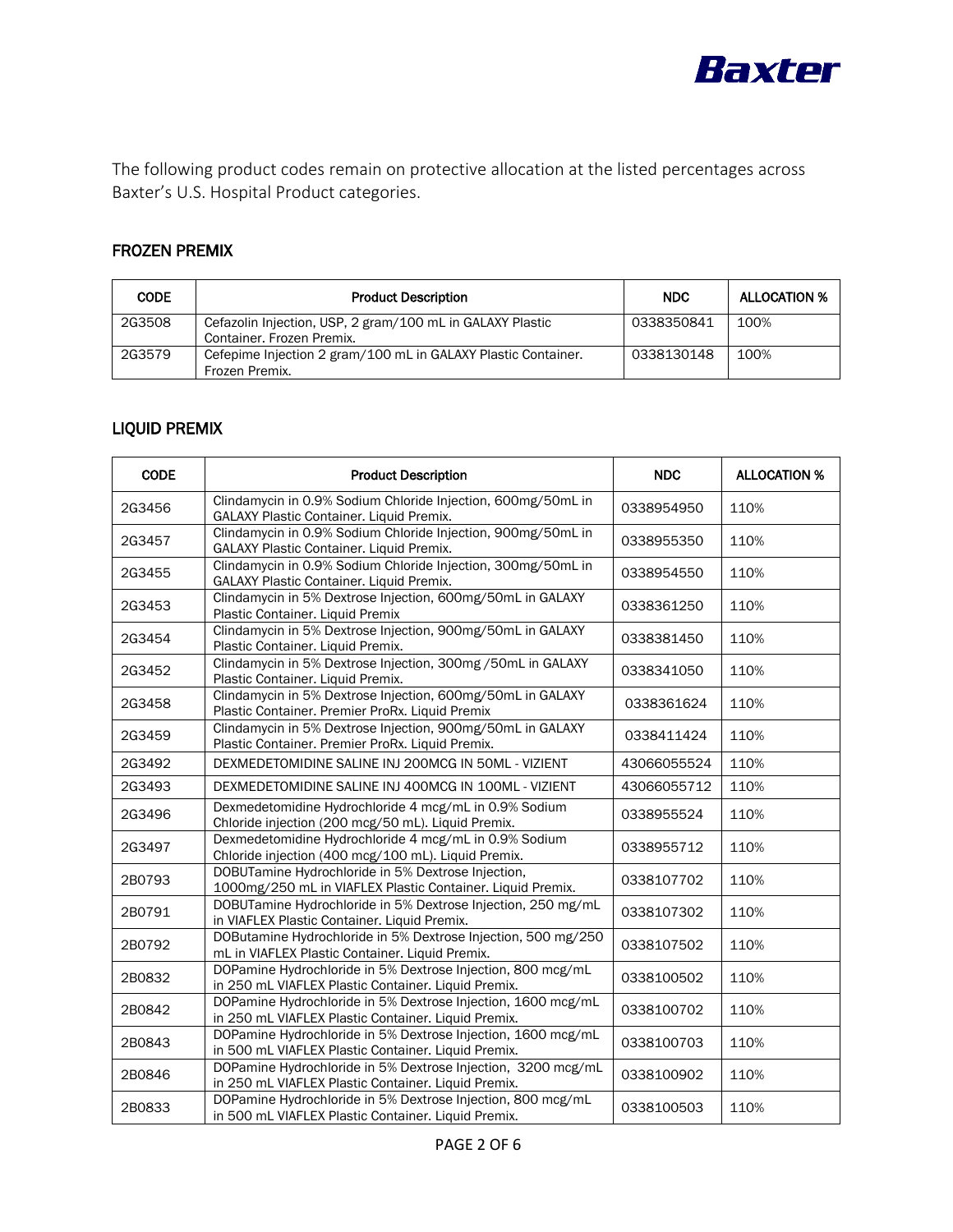

| <b>CODE</b> | <b>Product Description</b>                                                                                 | <b>NDC</b> | <b>ALLOCATION %</b> |
|-------------|------------------------------------------------------------------------------------------------------------|------------|---------------------|
| 2G3451      | NEXTERONE (amiodarone HCI) Premixed Injection 150 mg/100 ml<br>in GALAXY Plastic Container. Liquid Premix. | 4306615010 | 125%                |
| 2G3450      | NEXTERONE (amiodarone HCI) Premixed Injection 360 mg/200<br>mL in GALAXY Plastic Container. Liquid Premix. | 4306636020 | 110%                |

#### INJECTABLES

| <b>CODE</b> | <b>Product Description</b>                                                       | <b>NDC</b> | <b>ALLOCATION %</b> |
|-------------|----------------------------------------------------------------------------------|------------|---------------------|
| RCM0050     | ROCURONIUM BROMIDE Injection, 50 mg / 5 mL (5 mg / mL),<br>Multiple Dose Vial    | 4306600710 | 100%                |
| RCM0100     | ROCURONIUM BROMIDE injection, 100 mg / 10 mL (10 mg / mL),<br>Multiple Dose Vial | 4306601310 | 100%                |

## MINI-BAG PLUS CONTAINER and VIALMATE

| <b>CODE</b> | <b>Product Description</b>                         | <b>NDC</b> | <b>ALLOCATION %</b> |
|-------------|----------------------------------------------------|------------|---------------------|
| 2B0040      | 5% DEX INJ, USP, 50ML IN MINI-BAG PLUS CONTAINER   | 0338055111 | 100%                |
| 2B0041      | 5% DEX INJ, USP, 100 ML IN MINI-BAG PLUS CONTAINER | 0338055118 | 100%                |
| 2B0042      | 0.9% SOD CHL INJ, USP, 50ML INMINI-BAG PLUS CONT   | 0338055311 | 100%                |
| 2B0043      | 0.9% NACL INJ USP, 100ML IN MINI-BAG PLUS CONT     | 0338055318 | 100%                |
| EZPB0041    | MINI BAG PLUS DEXTROSESINGLE PACK 100ML USP        | 0338914730 | 100%                |
| EZPB0043    | MB+ SODIUM CHLORIDE 0.9%SINGLE PACK 100ML USP      | 0338915930 | 100%                |
| 2B8071      | VIAL-MATE ADAPTOR                                  |            | 100%                |

## POUR BOTTLES

| <b>CODE</b> | <b>Product Description</b>                                             | <b>NDC</b> | <b>ALLOCATION %</b> |
|-------------|------------------------------------------------------------------------|------------|---------------------|
| 2F7112      | Sterile Water for Irrigation, USP, 250 mL Plastic Pour Bottle          | 0338000402 | 125%                |
| 2F7113      | Sterile Water for Irrigation, USP, 500 mL Plastic Pour Bottle          | 0338000403 | 125%                |
| 2F7114      | Sterile Water for Irrigation, USP, 1000 mL, Plastic Pour Bottle        | 0338000404 | 125%                |
| 2F7122      | 0.9% Sodium Chloride Irrigation, USP, 250 mL Plastic Pour Bottle       | 0338004802 | 125%                |
| 2F7123      | 0.9% Sodium Chloride Irrigation, USP, 500 mL Plastic Pour Bottle       | 0338004803 | 125%                |
| 2F7124      | 0.9% Sodium Chloride Irrigation, USP, 1000 mL Plastic Pour Bottle      | 0338004804 | 125%                |
| 2F7144      | TIS-U-SOL Solution (Pentalyte Irrigation), 1000 mL Plastic Pour Bottle | 0338019004 | 125%                |
| 2F7154      | Lactated Ringer's Irrigation, 1000 mL Plastic Pour Bottle Container    | 0338011404 | 125%                |
| 2F7164      | Ringer's Irrigation, USP, 1000 mL Plastic Pour Bottle                  | 0338010404 | 125%                |
| 2F7184      | 0.25% Acetic Acid Irrigation, USP, 1000 mL Plastic Pour Bottle         | 0338065604 | 125%                |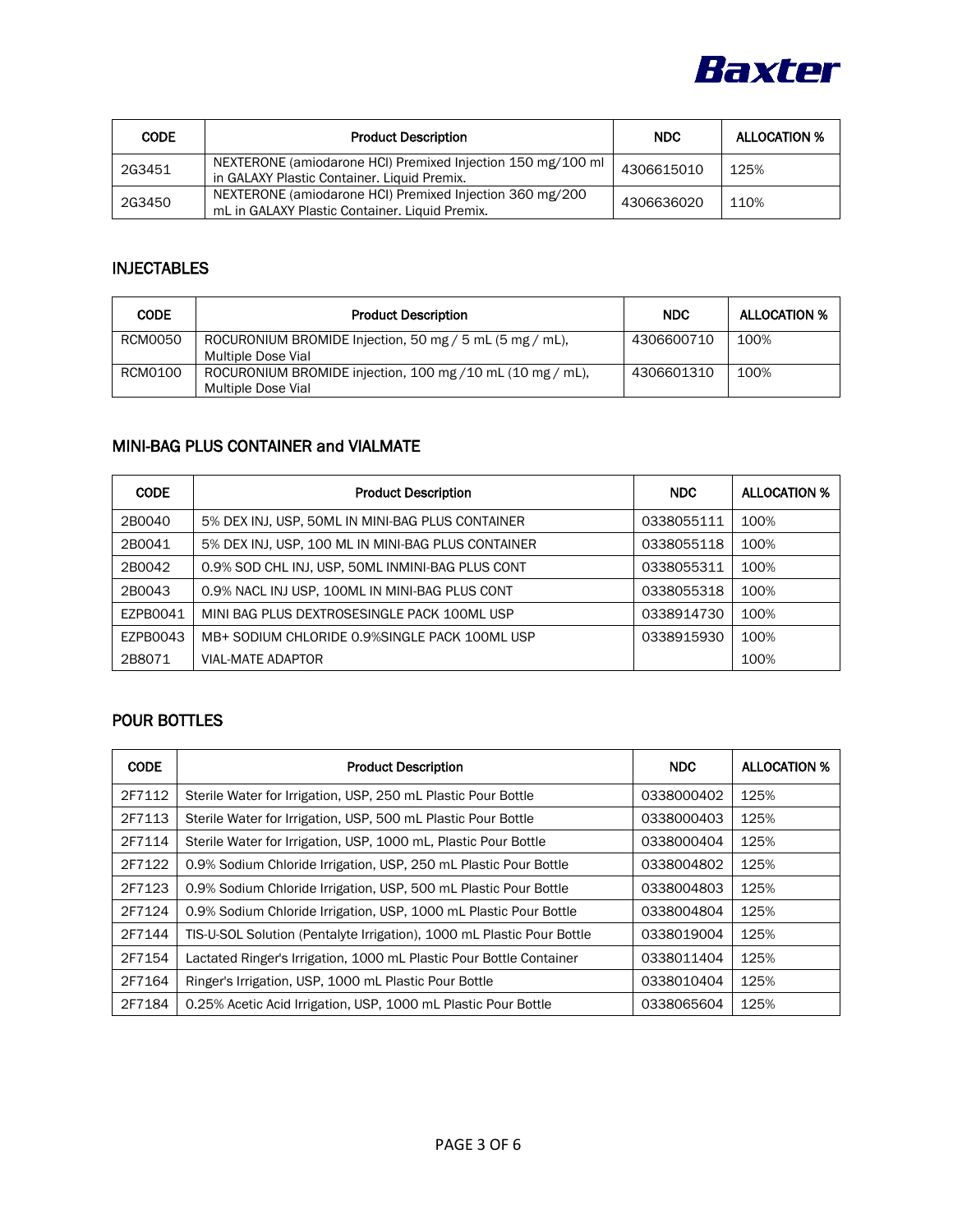

### INTRAVIA EMPTY CONTAINER

| <b>CODE</b> | <b>Product Description</b>                         | <b>NDC</b> | <b>ALLOCATION %</b> |
|-------------|----------------------------------------------------|------------|---------------------|
| 2B8011      | INTRAVIA EMPTY CONTAINER (150ML) GAMMA STERILIZED  |            | 100%                |
| 2B8012      | INTRAVIA EMPTY CONTAINER (250ML) GAMMA STERILIZED  |            | 110%                |
| 2B8013      | INTRAVIA EMPTY CONTAINER (500ML) GAMMA STERILIZED  |            | 110%                |
| 2B8014      | EMPTY INTRAVIA CONTAINER (1000ML) GAMMA STERILIZED |            | 120%                |
| 2B8019      | INTRAVIA EMPTY CONT (50 ML) (GAMMA STERILIZED)     |            | 100%                |

# SMALL VOLUME PARENTERALS

| <b>CODE</b> | <b>Product Description</b>                         | <b>NDC</b> | <b>ALLOCATION %</b> |
|-------------|----------------------------------------------------|------------|---------------------|
| 2B1306      | 0.9% NACL INJ USP 50 ML MINI-BAG TM VIAFLEX CONT.  | 0338004941 | 100%                |
| 2B1307      | 0.9% NACL INJ. USP 100 ML MINI-BAG TM VIAFLEX CONT | 0338004948 | 100%                |
| 2B1309      | 0.9% SOD CHL 100ML MINI-BAG VIAFLEX CONT 16-PAK    | 0338004938 | 100%                |
| 2B1301      | 0.9% NACL INJ USP 50ML MINI-BAG TM VIAFLEX CONT    | 0338004911 | 100%                |
| 2B1308      | 0.9% NACL INJ USP 50ML MINI-BAG VIAFLEX CONT 16PAK | 0338004931 | 100%                |
| 2B1300      | 0.9% SOD CHL INJ IN 25 ML MINIBAG VIAFLEX CONT     | 0338004910 | 100%                |
| 2B0088      | 5% DEXTROSE INJ USP 50 ML                          | 0338001731 | 100%                |
| 2B0089      | 5% DEXTROSE INJ USP 100 ML MINI-BAG VIAFLEX        | 0338001738 | 100%                |
| 2B0086      | 5% DEXTROSE INJ USP 50 ML                          | 0338001741 | 100%                |
| 2B0087      | 5% DEXTROSE INJ USP 100 ML                         | 0338001748 | 100%                |
| 2B0080      | 5% DEXTROSE INJ USP (5% DEXTROSE IN WATER) 25 ML   | 0338001710 | 100%                |
| 2B0081      | 5% DEXTROSE INJ USP 50 ML                          | 0338001711 | 100%                |
| 2B0082      | 5% DEXTROSE INJ USP 100 ML                         | 0338001718 | 100%                |
| 2B1302      | 0.9% NACL INJ USP, 100ML MINI-BAG TM VIAFLEX CONT  | 0338004918 | 100%                |

# ADMINISTRATION SETS

| <b>CODE</b>   | <b>Product Description</b>                             | <b>NDC</b> | <b>ALLOCATION %</b> |
|---------------|--------------------------------------------------------|------------|---------------------|
| 1C8657        | <b>EXTENSION SET</b>                                   |            | 100%                |
| 2C5645        | EXTENSION SET LUER LOCK ADAPTERS 30IN. L               |            | 100%                |
| 2C5687        | PEDIATRIC EXTENSION SET 74 IN.LG W/LUER LOCKS          |            | 100%                |
| 2C6227        | EXTENSION SET WITH LUER LOCK ADAPTER, 33IN. L          |            | 100%                |
| 2C6612        | INTERLINK EXTENSION SET 2 INJSITES                     |            | 100%                |
| 206631        | INTERLINK SYSTEM EXTENSION SET                         |            | 100%                |
| 206891        | INTERLINK EXTENSION SET W/CONTROL-A-FLO REGULATOR      |            | 100%                |
| <b>2C6895</b> | INTERLINK CONTINU-FLO SOLN SETW/CONTROL-A-FLO          |            | 100%                |
| 2C8610        | CL SYSTEM EXT SET LUER ACTVALVE                        |            | 100%                |
| 2C8612        | CLEARLINK EXTENSION SET, 2INJ                          |            | 100%                |
| 208891        | CLEARLINK SYSTEM EXTESION SETW/CONTROL-A-FLO REGULATOR |            | 100%                |
| 2C8895        | CL CONTINU-FLO SOLN SET W/CONTROL-A-FLO                |            | 100%                |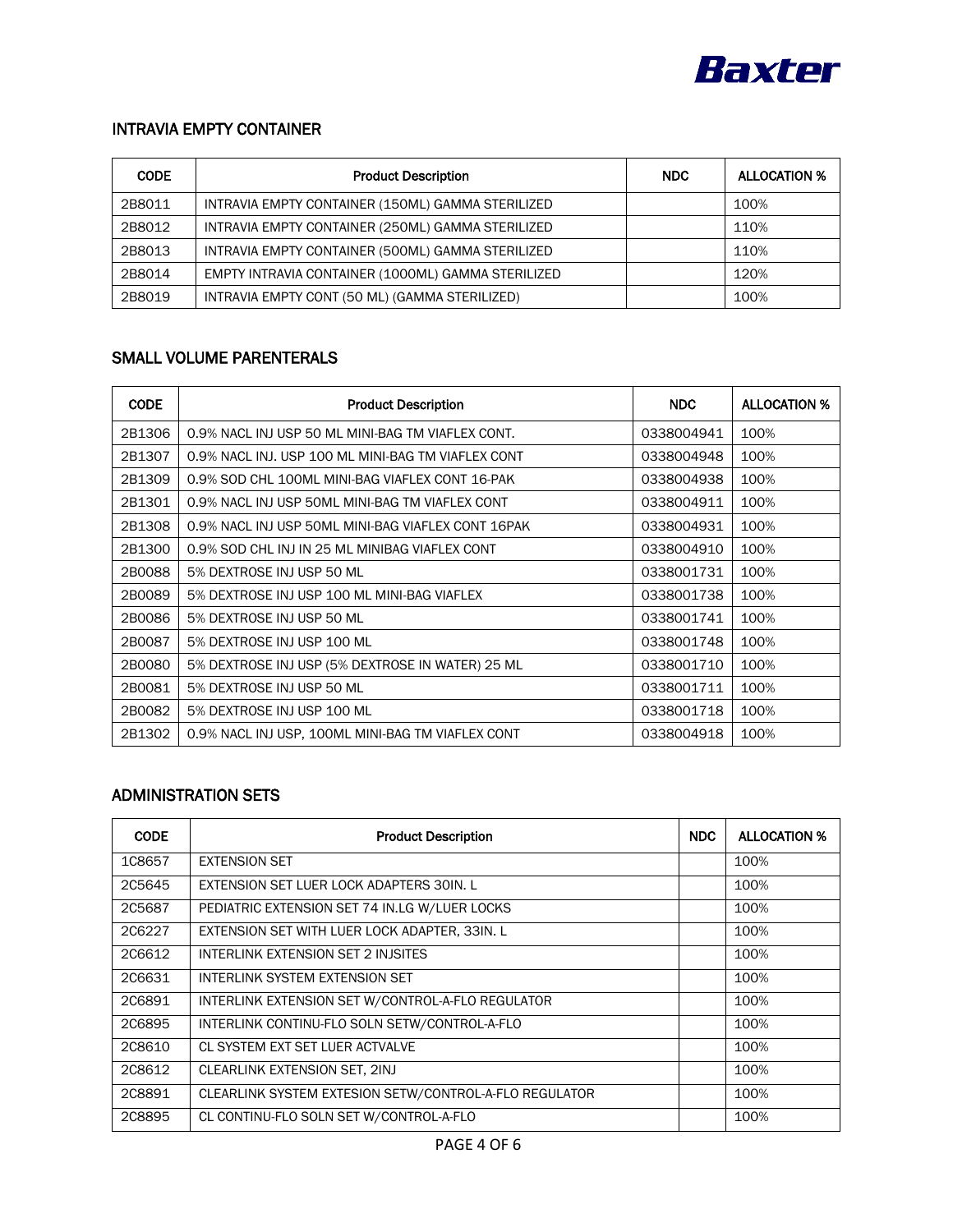

| <b>CODE</b>   | <b>Product Description</b>                                                                                                                                                       | <b>NDC</b> | <b>ALLOCATION %</b> |
|---------------|----------------------------------------------------------------------------------------------------------------------------------------------------------------------------------|------------|---------------------|
| 2C9201        | MICROBORE EXTENSION SET                                                                                                                                                          |            | 100%                |
| 209203        | MICROBORE EXTENSION SET                                                                                                                                                          |            | 100%                |
| <b>2C9216</b> | ANESTHESIA SET (6466070)                                                                                                                                                         |            | 100%                |
| 2C9218        | UNIVERSAL ANESTHESIA SET (6466120)                                                                                                                                               |            | 100%                |
| <b>2C9219</b> | <b>EXTENSION SET</b>                                                                                                                                                             |            | 100%                |
| 2C9221        | <b>EXTENSION SET HIGH FLOW</b>                                                                                                                                                   |            | 100%                |
| 2H8631        | CL NON-DEHP EXT SET 43", 2 CLSITES, STERILE PKG                                                                                                                                  |            | 100%                |
| 2N3348        | 60 IN. MICRO VOLUME EXT ST                                                                                                                                                       |            | 100%                |
| 2N3349        | 60 IN. HIGH FLOW RATEEXT SET                                                                                                                                                     |            | 100%                |
| 2R1145        | IV FAT EMULSION ADMIN                                                                                                                                                            |            | 100%                |
| 2R8401        | Solution Set, Non-Vented, CLEARLINK Luer Activated Valve. 10 drops/mL. 76"<br>(1.9 m). Non-DEHP                                                                                  |            | 100%                |
| 2R8403        | SOLUTION SET WITH DUOVENT                                                                                                                                                        |            | 100%                |
| 2R8454        | <b>CLEARLINK NDEHP SLOUTION SET</b>                                                                                                                                              |            | 100%                |
| 2R8480        | Solution Set, DUO-VENT, 0.2 Micron Filter, CLEARLINK Luer Activated Valve. 10<br>drops/mL. 102" (2.6 m). Non-DEHP                                                                |            | 100%                |
| 2R8486        | Solution Set, Non-Vented, 1.2 Micron Filter, CLEARLINK Luer Activated Valve.<br>10 drops/mL. 107" (2.7 m). Non-DEHP                                                              |            | 100%                |
| 2R8519        | CONTINU-FLO Solution Set, Non-Vented, 2 CLEARLINK Luer Activated Valves. 10<br>drops/mL. 96" (2.4 m). Non-DEHP                                                                   |            | 100%                |
| 2R8537        | CONTINU-FLO Solution Set, Non-Vented, 3 CLEARLINK Luer Activated Valves,<br>Backcheck Valve. 10 drops/mL. 109" (2.8 m). Non-DEHP                                                 |            | 100%                |
| 2R8546        | CONTINU-FLO Solution Set, Non-Vented, 3 CLEARLINK Luer Activated Valves,<br>Backcheck Valve. 60 drops/mL. 105" (2.7 m). Non-DEHP                                                 |            | 100%                |
| 2R8858        | Paclitaxel Set, Non-Vented with Polyethlyene Lined Tubing and CLEARLINK Luer<br>Activated ValVe, 0.2 Micron Filter, CLEARLINK Luer Activated Valve. 10<br>drops/mL. 107" (2.7 m) |            | 100%                |
| 2R8875        | Solution Set, Duo-Vent, CLEARLINK Luer Activated Valve, Backcheck Valve. 10<br>drops/mL. 103" (2.6 m). Non-DEHP Pump Segment, Polyethylene Line Tubing                           |            | 100%                |

## EVA BAGS AND SETS

| <b>CODE</b> | <b>Product Description</b>                                                                           | <b>NDC</b> | <b>ALLOCATION %</b> |
|-------------|------------------------------------------------------------------------------------------------------|------------|---------------------|
| 2B8124      | ALL-IN-ONE EMPTY CONT. (2000ML) W/3 LEAD TRAN. SET                                                   |            | 120%                |
| 2B8134      | ALL-IN-ONE EMPTY CONT. (3000ML) W/3 LEAD TRAN. SET                                                   |            | 120%                |
| 2C0426      | SOL TRANSFER SET LARGE BORETBG VENTED CONNECTOR                                                      |            | 120%                |
| 2C0463      | Solution Transfer Set. Two Non-Vented Spike Connectors.                                              |            | 120%                |
| H938173     | EXACTAMIX INLET NON VENTED HIGH VOLUME                                                               |            | 120%                |
| H938174     | EXACTAMIX INLET VENTED HIGH VOLUME                                                                   |            | 120%                |
| H938175     | EXACTAMIX INLET VENTED MICRO VOLUME                                                                  |            | 120%                |
| H938176     | Automated Compounding Device Inlet. Micro-Volume Inlet with Luer<br>Lock End. For use with Syringes. |            | 120%                |
| H938735     | CALIBRATION BAG 1000MLEXACTAMIX                                                                      |            | 120%                |
| H938737     | EXACTAMIX EVA BAG 250ML                                                                              |            | 120%                |
| H938738     | EXACTAMIX EVA BAG 500ML                                                                              |            | 120%                |
| H938739     | EXACTAMIX EVA BAG 1000ML                                                                             |            | 120%                |